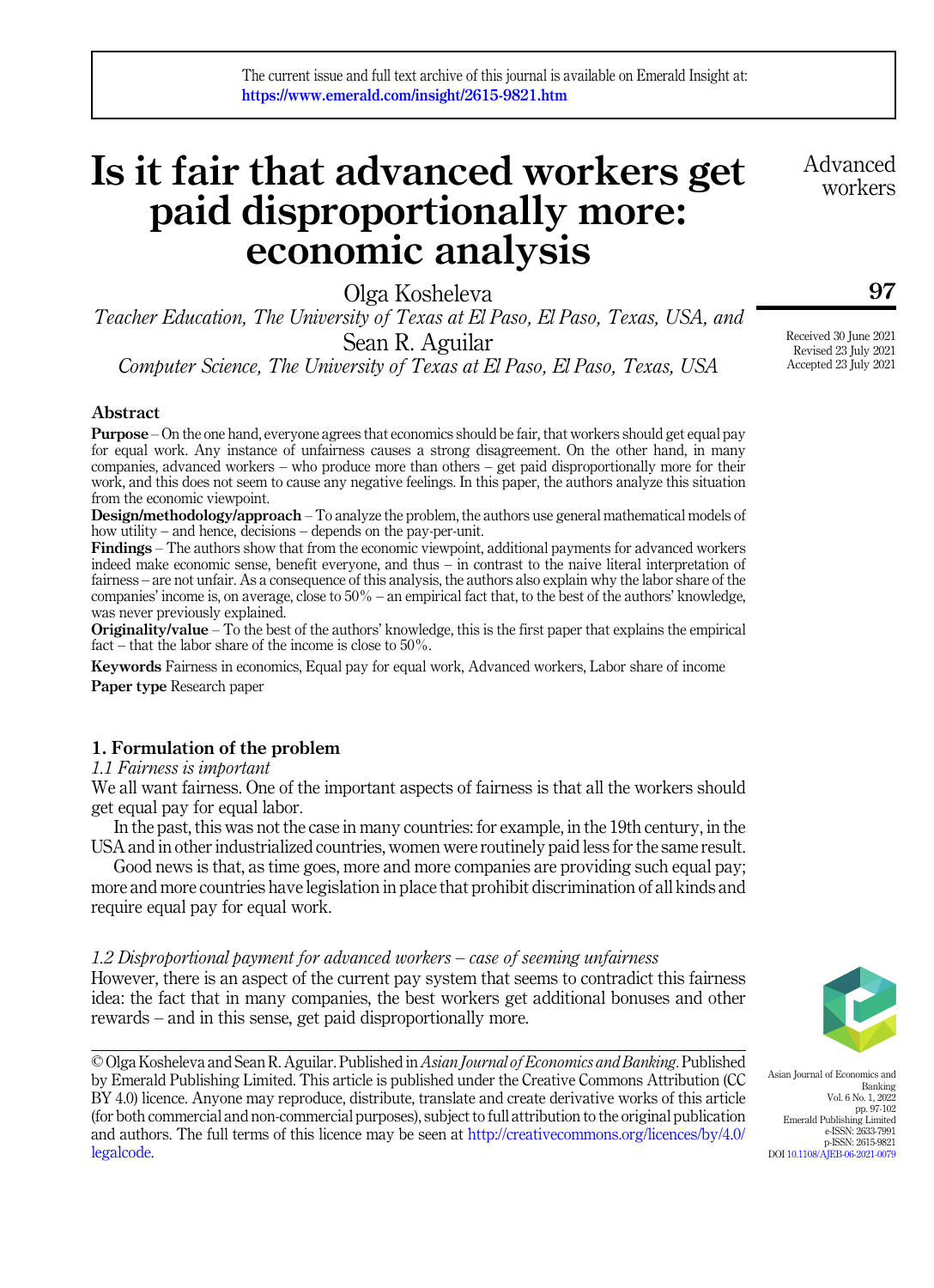Let us explain this using a simple example. Suppose that a company provides a  $10\%$ annual bonus to the best performer. Suppose that the two best workers perform at almost the same level, with a difference of  $1\%$ . The first worker's productivity was only  $1\%$  higher, but this worker gets the 10% bonus in addition to his/her pay, while naively understood fairness would mean that this worker should be paid only 1% more.

#### 1.3 But is this really unfair?

From the purely mathematical viewpoint, if we view the idea of equal pay for equal labor literally, this arrangement – when advanced workers get paid disproportionally more – is clearly not fair. However, in contrast to other cases of unfairness, no one seems to protest against this practice as an unfair one. But why is this so?

In this paper, we analyze this situation from the economic viewpoint. We explain why the naive approach to fairness is not applicable to this situation, and why disproportionally higher pay to advanced workers makes perfect economic sense.

#### 2. Analysis of the problem and the resulting explanation

#### 2.1 Let us formulate the problem in precise terms

Suppose that the workers are paid amount s for each produced unit, and that, on average, the workers produce  $x_0$  units in a certain period of time: day, week, month, whatever. Then, the average worker's salary during this time period is  $s \cdot x_0$ . How can we encourage the workers to be more productive?

According to decision theory, when a rational person makes a decision, he/she maximizes a quantity called utility; see, for example, [Fishburn \(1969\)](#page-5-0), [Luce and Raiffa \(1989\),](#page-5-1) [Raiffa](#page-5-2) [\(1997\),](#page-5-2) [Nguyen](#page-5-3) et al. (2009), and [Kreinovich \(2014\)](#page-5-4). In these terms, the incentive works if the positive utility provided by this incentive is larger than the decrease in utility caused by the need to spend time and effort on producing additional units.

Let us denote by  $e$  the decrease in a person's utility caused by producing one unit. Then, when the worker produces  $a$  additional units, the time and effort needed for producing this unit decrease his/her utility by the amount  $a \cdot e$ .

We need to compensate this loss of utility by an additional monetary reward  $m$ . It is known that the utility  $u(M)$  caused by the overall monetary gain M is proportional to the square root of the monetary amount:  $u(M) = c \cdot \sqrt{M}$ ; see, for example, [Kahneman \(2011\)](#page-5-5) and references therein (see also [Kosheleva and Kreinovich, 2019](#page-5-6)). This formula may sound strange at first glance, but it is actually in good accordance with common sense. Indeed, according to this empirical formula, the increase

$$
u(M + 1) - u(M) = c \cdot \sqrt{M + 1} - c \cdot \sqrt{M}
$$

in utility caused by an extra dollar decreases with  $M$ . This makes perfect sense:

- (1) If a person has no money, getting a dollar is a big deal, but
- (2) If a person already earned \$1,000, having an extra dollar is practically unnoticeable.

The additional reward m increases the worker's salary from the original value  $s \cdot x_0$  to the new value  $s \cdot x_0 + m$ . So, the additional reward m increases the worker's utility from the original value  $c \cdot \sqrt{s \cdot x_0}$  to the new amount of  $c \cdot \sqrt{s \cdot x_0 + m}$ . We need to make sure that the resulting increase in utility

$$
c \cdot \sqrt{s \cdot x_0 + m} - c \cdot \sqrt{s \cdot x_0}
$$

**AIEB** 6,1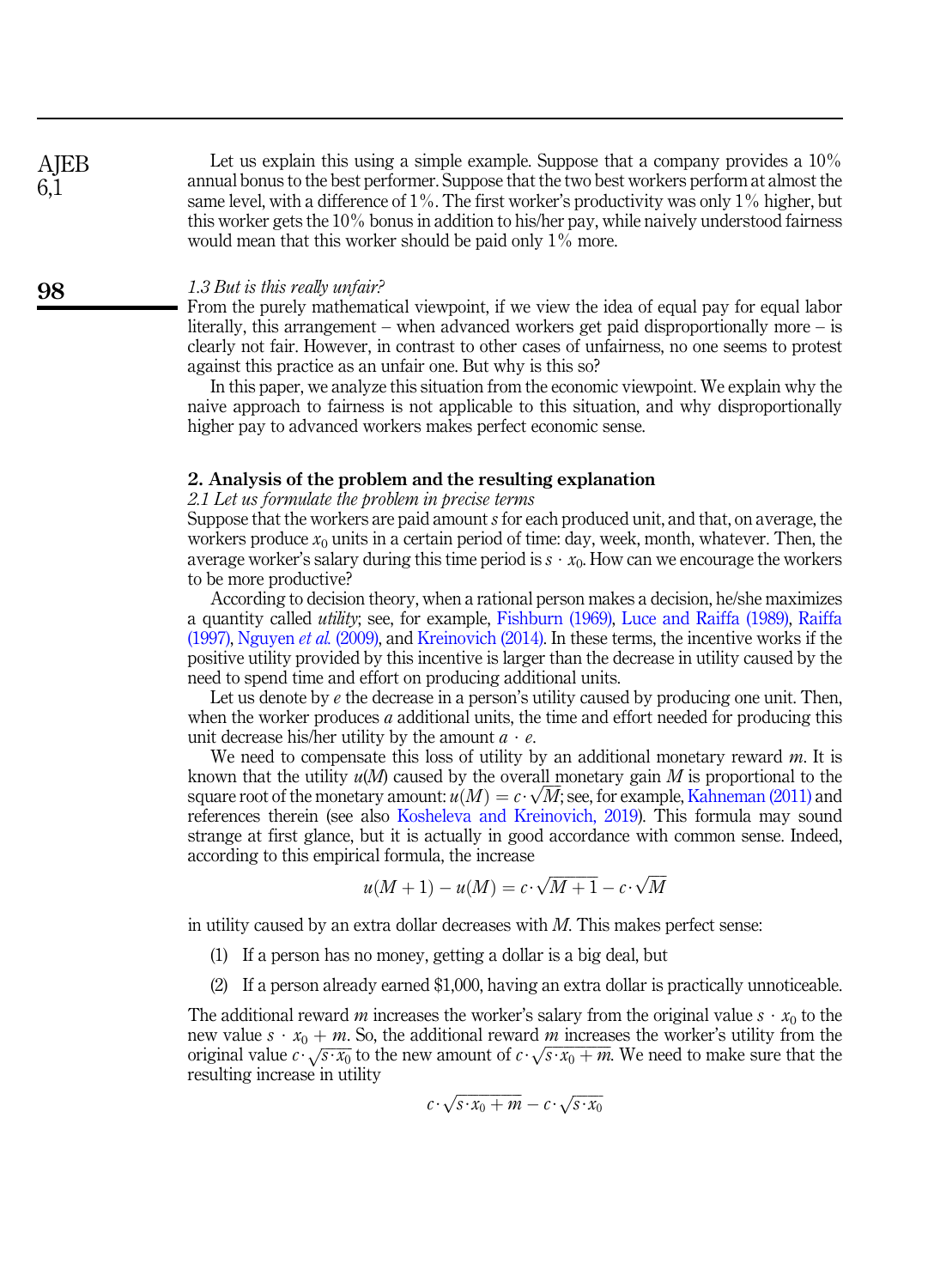is greater than or equal to that of the decrease in utility  $a \cdot e$ . In this case, the overall balance for the worker will be positive, and the worker will be incentivized to be more productive.

### 2.2 What if we provide equal pay for equal work?

If the follow the idea of equal pay for equal work and pay the same amount s for each additional unit, then the additional pay should be equal to  $m = s \cdot a$ . In this case, the above condition takes the following form:

$$
c \cdot \sqrt{s \cdot (x_0 + a)} - c \cdot \sqrt{s \cdot x_0} \ge a \cdot e. \tag{1}
$$

This condition is equivalent to

$$
c \cdot \sqrt{s \cdot (x_0 + a)} \ge c \cdot \sqrt{s \cdot x_0} + a \cdot e. \tag{2}
$$

By squaring both side of this inequality, we get an equivalent inequality

$$
c^2 \cdot s \cdot (x_0 + a) \ge c^2 \cdot s \cdot x_0 + 2a \cdot e \cdot c \cdot \sqrt{s \cdot x_0} + a^2 \cdot e^2. \tag{3}
$$

<span id="page-2-0"></span>If we open parentheses, subtract  $c^2\cdot s\cdot x_0$  from both sides, and move the term  $2a\cdot e\cdot c\cdot \sqrt{s\cdot x_0}$ to the left-hand side, we conclude that

$$
(c2 \cdot s - 2e \cdot c \cdot \sqrt{s \cdot x_0}) \cdot a \ge a2 \cdot e2.
$$
 (4)

Dividing both sides by  $a \cdot e^2$ , we conclude that

$$
a \le \frac{c^2 \cdot s - 2e \cdot c \cdot \sqrt{s \cdot x_0}}{e^2}.
$$
\n<sup>(5)</sup>

So, if we literally offer equal pay for equal work, we get a limitation on the amount of extra work that the workers will be willing to do under this incentive.

#### 2.3 How can we incentivize workers to be more productive?

In view of the above analysis, the only way to incentivize workers to be even more productive is to offer them a disproportionally larger pay for extra work. This is exactly what happens when advanced workers get additional bonuses. From this viewpoint, the disproportional pay to advanced workers makes perfect economic sense and is, thus, perfectly fair:

- (1) The whole society benefits from the increased productivity, and
- (2) This disproportionally larger pay to advanced workers is the only way to increase productivity further.

This is also what happens when the company sometimes wants the workers to work overtime: they are paid disproportionally more per unit (or, alternatively, per hour). In the USA, the economic aspect of this extra pay for overtime is not evident, since the larger payment for overtime is required by the labor laws, but our arguments show that it also makes perfect economic sense – and indeed, many companies had the same practice before it was required by law.

# 3. Further economic analysis leads to a (somewhat unexpected) additional consequence

3.1 How can we determine the salary: formulation of the problem

In the above analysis, we assumed that the pay-per-unit amount s is fixed. A natural question is: how can we determine this amount?

Advanced workers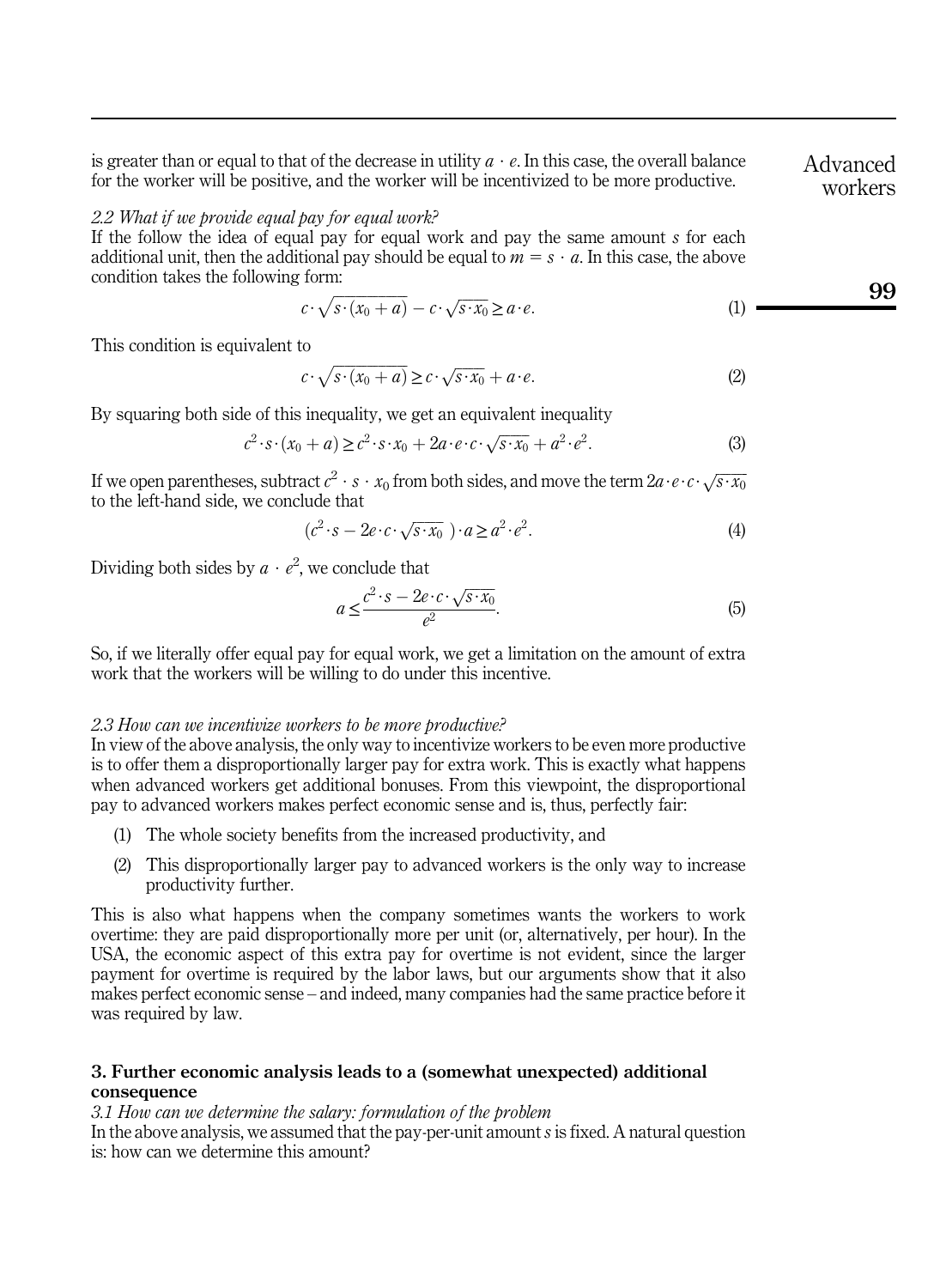A natural idea is to select the value sfor which the overall positive effect on the company is the best. What does "the best" mean?

- (1) If it is a private company, it needs to maximize its profit. Each produced unit can be sold for p monetary units. If overall, the company produces x units, then its profit  $P$ can be obtained if we subtract, from the overall revenue  $p \cdot x$ , the salary of the workers s  $\cdot$  x and additional expenses  $A \cdot x$  – which are also proportional to the overall production.
- (2) If it is a state-owned company, then its goal is to maximize the benefit for society as a whole. If the benefit from each unit is  $p$ , then to get the resulting overall gain in benefit, we also need to subtract from the overall benefit  $p \cdot x$  the salary  $s \cdot x$  and the additional expenses  $A \cdot x$ .

In both cases, we need to select the pay-per-unit s so as to maximize the overall benefit

$$
(p - s - A) \cdot x. \tag{6}
$$

In this formula, the values  $p$  and A are known, but the overall production x depends on the pay-per-unit s: the more we pay per unit, the more incentivized will the workers be, and the larger will be their production.

So, to find the optimal pay-per-unit s, let us analyze how the overall production depends on the pay-per-unit.

#### 3.2 How production depends on the pay-per-unit: analysis

The overall production  $x$  is the sum of the amounts  $x_i$  produced by individual workers:  $x = \sum x_i$ . In line with the above-described general idea, each worker selects the production level  $\overline{x_i}$  that maximizes his/her overall utility, that is, by using notations from the previous section, the level  $x_i$  maximizes the difference:

$$
c_i \cdot \sqrt{s \cdot x_i} - e_i \cdot x_i. \tag{7}
$$

In this formula, we took into account that both the value of money (as described by the coefficient c) and the effort needed to produce one unit (as described by the value  $e$ ) are, in general, different for different workers. So, we denoted the values of  $c$  and  $e$  corresponding to the *i*-th worker by, correspondingly,  $c_i$ , and  $e_i$ .

To find the value  $x_i$  that maximizes the expression (7), we can differentiate this expression with respect to  $x_i$  and equate the derivative to 0. As a result, we get the equation

$$
\frac{1}{2} \cdot \sqrt{\frac{s}{x_i}} - e_i = 0,\tag{8}
$$

hence

$$
x_i = \frac{1}{4} \cdot \frac{c_i^2}{e_i^2} \cdot s. \tag{9}
$$

Thus, the overall production has the form

$$
x = \sum_{i} x_i = \left(\frac{1}{4} \cdot \sum_{i} \frac{c_i^2}{e_i^2}\right) \cdot s,\tag{10}
$$

100

**AIEB** 6,1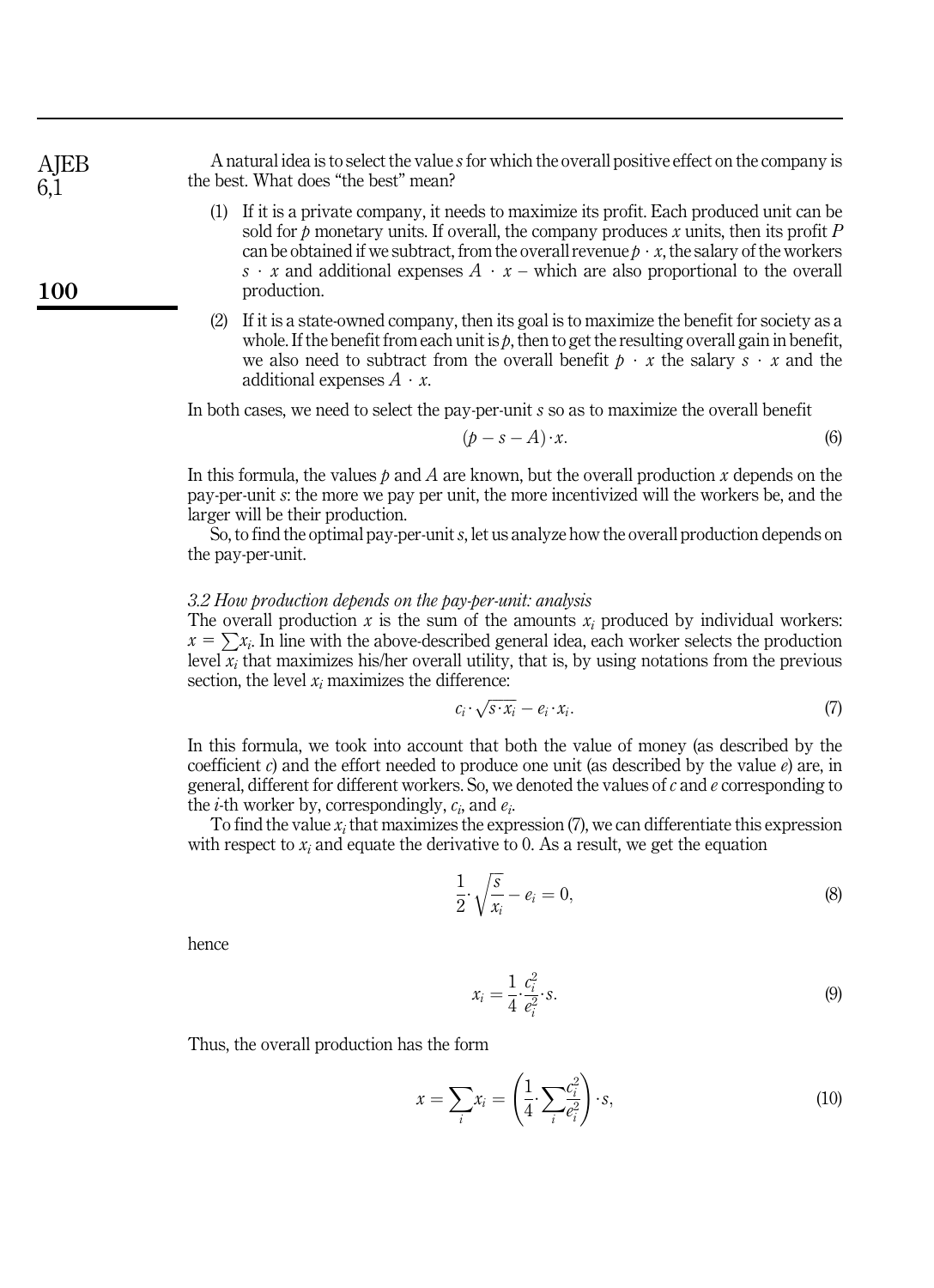that is, the form

 $x = K \cdot s.$  (11) workers

Advanced

<span id="page-4-0"></span>where we denoted

$$
K \stackrel{\text{def}}{=} \frac{1}{4} \sum_{i} \frac{c_i^2}{e_i^2}.
$$
 (12)

# 3.3 So what is the optimal pay-per-unit?

Substituting the expression (11) for the dependence of production x on the pay-per-unit s into [formula \(6\)](#page-2-0) that describes the overall benefit (that we want to maximize), we end up with the following expression for the overall benefit:

$$
(p - A) \cdot K \cdot s - K \cdot s^2. \tag{13}
$$

To find the pay-per-unit s for which this benefit is the largest, we differentiate this expression with respect to s and equate the derivative to 0. As a result, we get

$$
(p - A) \cdot K - 2K \cdot s = 0,
$$

that is,

$$
s = \frac{1}{2} \cdot (p - A). \tag{14}
$$

#### 3.4 This is exactly what is happening

[Formula \(14\)](#page-4-0) describes the optimal value. How does this formula compare with the economic reality? As we will show, it compares perfectly.

Indeed, if we multiply both sides of formula  $(14)$  by the overall production size x, we conclude that

$$
s \cdot x = \frac{1}{2} \cdot (p \cdot x - A \cdot x). \tag{15}
$$

In other words, the overall salary  $s \cdot x$  of all the workers is equal exactly to one-half of the overall difference between the revenue  $p \cdot x$  and the needed expenses  $A \cdot x$  – that is, exactly to one-half of the company's income.

In other words, in this arrangement, the labor share of the company's income should be equal to (or at least close to) 50%. And this is exactly what is observed in advanced economics; see, for example, [Manyika](#page-5-7) *et al.* (2019). This empirical confirmation shows that our approximate model (of course, all economic models are approximate) adequately captures the phenomenon.

This empirical confirmation should be expected: we deduced the 50% value exactly by taking into account that companies want to maximize their overall profit.

It should be mentioned that, to the best of our knowledge, ours is the first explanation of this empirical proportion.

# 3.5 This empirical confirmation strengthens our arguments about advanced workers' pay

This perfect fit with empirical data makes us confident that our explanation of disproportional pay for advanced workers – which is based on exactly the same model – is correct.